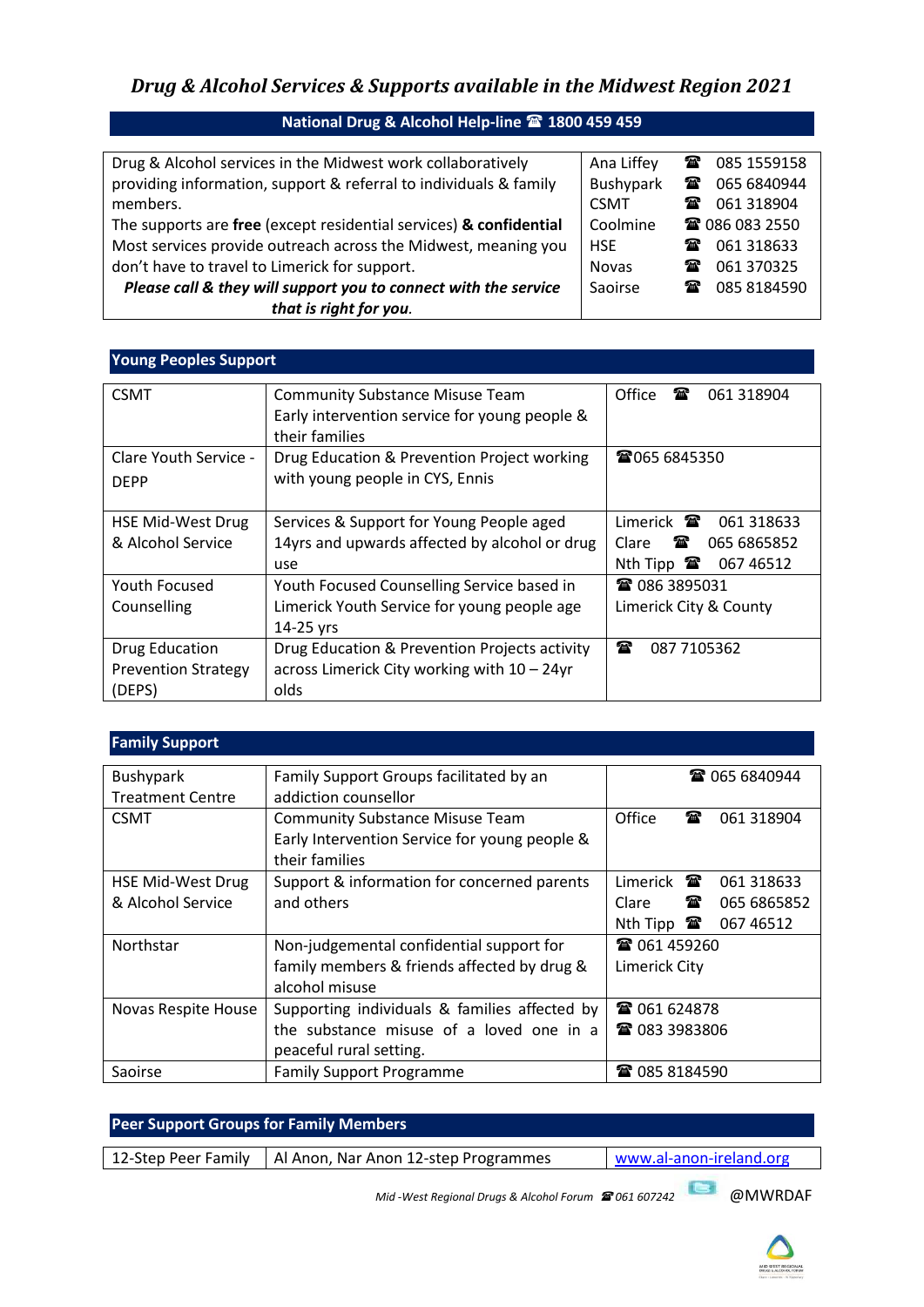# *Drug & Alcohol Services & Supports available in the Midwest Region 2021*

| Support               |                                             | www.nar-anon.org     |
|-----------------------|---------------------------------------------|----------------------|
| <b>SMART Recovery</b> | Self-Management & Recovery Training using a | www.smartrecovery.ie |
| Family & Friends      | 4-point programme                           |                      |

### **Adult Treatment Services**

| Ana Liffey Drug Project Midwest -                                         | ☎1800 786828                                  |  |
|---------------------------------------------------------------------------|-----------------------------------------------|--|
| Low threshold outreach service for adults in the Midwest                  | <b>雷085 1559158</b>                           |  |
| Bushypark Treatment Centre - Residential Treatment Centre                 | <b>雷065 6840944</b>                           |  |
| Outreach Poly Drugs Programme in Ennis and Limerick                       |                                               |  |
| <b>Coolmine Therapeutic Community</b>                                     | <b>雷 086 083 2550</b>                         |  |
| Primarily a female focused service, with separate support for males       |                                               |  |
| looking to enter Coolmine Lodge (Dublin)                                  |                                               |  |
| <b>Cuan Mhuire Bruree Treatment Centre - Residential Treatment Centre</b> | ☎ 063 90555                                   |  |
|                                                                           |                                               |  |
| HSE Mid-West Drug & Alcohol Service – Counselling, outreach               | Limerick $\mathbf{\mathcal{F}}$<br>061 318633 |  |
| support, opiate substitution programme, needle exchange                   | 雷<br>Clare<br>065 6865852                     |  |
|                                                                           | Nth Tipp $\mathbf{\mathcal{F}}$<br>067 46512  |  |
| Merchants Quay Ireland - Limerick Prison based Counselling Service        | <b>■ 061 204 700 ext. 4182</b>                |  |
|                                                                           |                                               |  |
| Novas Community Detox - Safer outpatient detox from benzo's &             | ☎ 061 370325                                  |  |
| methadone                                                                 | ☎ 083 1232378                                 |  |
| Saoirse – Non-Residential Drug & Alcohol Addiction Counselling            | ☎ 085 8184590                                 |  |
|                                                                           |                                               |  |

## **Peer Support Groups for people in Addiction**

| Alcoholics Anonymous (AA)                                       | www.alcoholicsanonymous.ie |
|-----------------------------------------------------------------|----------------------------|
| Cocaine Anonymous (CA)                                          | www.caireland.info         |
| Narcotics Anonymous (NA)                                        | www.na-ireland.org         |
| <b>SMART Recovery - Self Management &amp; Recovery Training</b> | www.smartrecovery.ie       |
|                                                                 |                            |

## **Other Supports of Interest**

| <b>Drug Related Intimidation Reporting</b>      | Ask for the <b>Inspector</b> nominated to this |  |
|-------------------------------------------------|------------------------------------------------|--|
| Programme                                       | Programme in the following stations            |  |
| A national initiative between the Garda and the | <b>■ 061 212 400 (Henry St.)</b><br>Limerick:  |  |
| Family Support Network to address drug related  | <b>雷 065 6848100 (Ennis)</b><br>Clare:         |  |
| intimidation                                    | ☎ 050 425100 (Thurles)<br>Nth Tipp:            |  |
| Drug Related Litter - Contact Local Authority   |                                                |  |
| Limerick City & County Council                  | <b>@ 061-556000 Out of hours-@ 061-417833</b>  |  |
| Clare County Council Anti- Litter Hotline       | ☎ 1800606706                                   |  |
| <b>PALLS Community Employment Scheme - Drug</b> | ☎ 061-608182                                   |  |
| <b>Rehabilitation Scheme</b>                    |                                                |  |
|                                                 |                                                |  |

*Mid -West Regional Drugs & Alcohol Forum 061 607242* @MWRDAF